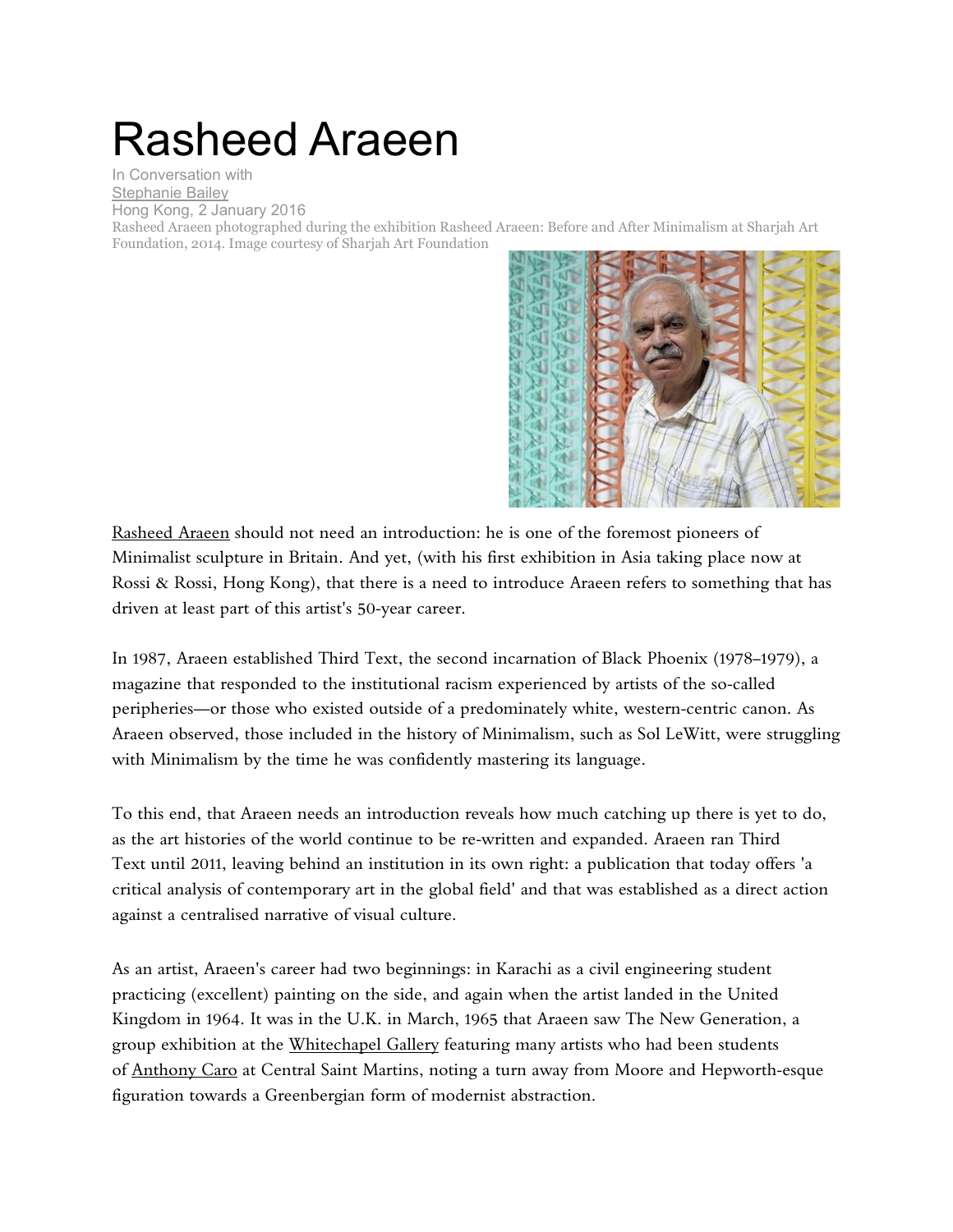From early on, Araeen was enamoured by Caro's approach to sculpture. He was struck by the use of industrial materials in compositions focused on colour and form and started working with the structure of the lattice as a way to interrogate the Minimalist grid. He made cubes out of wooden strips painted different colours, and designed to be used modularly, and openly: a trademark style exemplified by Zero to Infinity, a work proposed in 1968, and realised in 2004 at 198 Gallery in London, and then re-shown as part of The Tanks: Art in Action at Tate Modern in 2012–2013. The work comprises 100 blue lattice cubes positioned in a gallery for an audience to move around. As Araeen told me in conversation in 2014, the idea behind the work was 'to go beyond this static geometry.' In breaking this barrier, he continued, 'you introduce a movement that is infinite.'

In 2014, the Sharjah Art Foundation staged an exhibition of works by Araeen. It was a long overdue look into the work of an artist who has never stopped thinking through the question of how art might become more public. But when I say public, I don't mean public in the singular sense of the word. Rather, Araeen is more concerned with how art might activate a social consciousness. This approach is perhaps best articulated in 'Chakras' (1969–1970), a series of performances, one of which Araeen staged in 1970 near his studio at St Katharine Docks in London. The performance was composed of Araeen inviting people to throw 16 fluorescent red discs into the water by the docks.

Araeen told me in conversation in 2014 that the work was ultimately about how one could deal with what one sees in the surrounding environment—in this case, the polluted docks; filled with rubbish and grossly neglected. As he explained, 'with Zero to Infinity and 'Chakras', the underlying idea is the same: to break symmetry. For example, in 'Chakras' . . . when you threw [the discs] onto the water, their symmetrical structure was broken and they created their own movement.'



Rasheed Araeen, 'Chakras' (1969–1970), 24 circular discs and 24 coloured photographs, 61 cm diameter each. Dimensions variable. Courtesy Sharjah Art Foundation.

SB Your exhibition at Rossi & Rossi in Hong Kong is called Going East. This is your first exhibition in China, and I'm curious how you feel your work might relate to this context?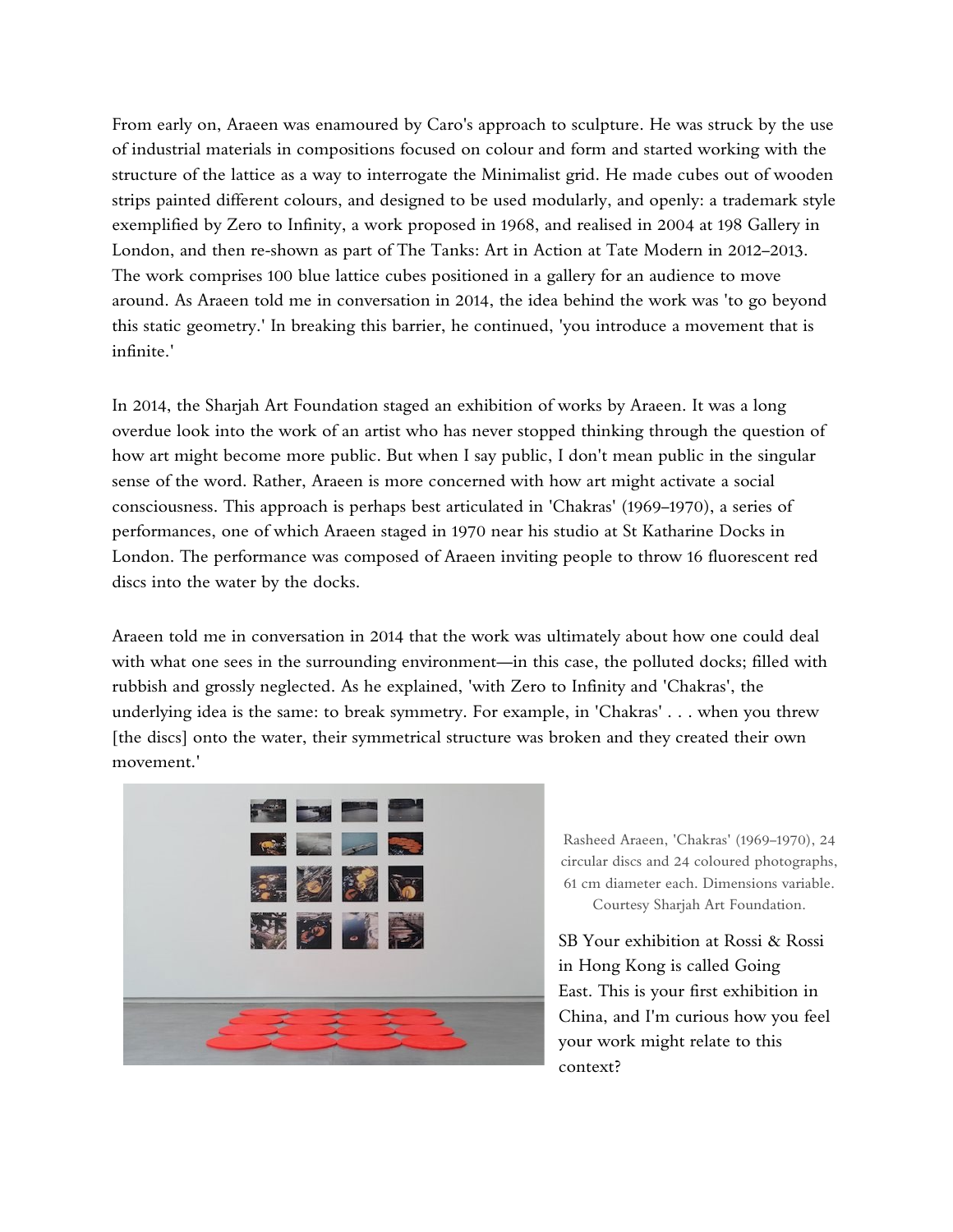RA When I showed my Minimalist work in London for the first time in 1970, the general response to it was that it was a form of Islamic art. Not only could I not accept this, but I had to struggle against this reading and understanding of my work.

In 1970, I did not know anything about Islamic art, nor was I interested in it. My interest was in Modernism, and this was formed in Karachi as a result of my experiences of everyday life there and the knowledge of the work of artists in Pakistan, particularly the work of Zubeida Agha and Shakir Ali who had spent some time in Europe and had returned to Pakistan soon after its creation as an independent country separated from India. Both these artists brought with them Western forms of Modernism, and with their work they became the pioneers of Modernism in Pakistan. There was nothing Islamic about their work, nor did we have any Islamic monuments in Karachi.

My introduction to Islamic art came in 1973, when Paul Keeler organised a show of Islamic arts at the ICA in London. I did then realise that the symmetry and seriality of my work was somewhat similar to the use of geometry in Islamic art. But even then I could not accept that my work had anything to do with Islamic art because there was no modern discourse, theoretical and historical, which would connect the modernity of my work with [the] Islamic tradition of geometric abstraction.

After 50 or so years I have now realised that my struggle against the dominant system for which I was the other who could not be part of the mainstream history of Modernism was somewhat futile, as I could not demolish the thick and high wall of Eurocentric art history. So, I began to look into the history of Islamic civilisation and its achievements in science and philosophy, which resulted in my writing in 2007–2008 about the importance of geometry in Islamic thinking, or its world view

At the same time, I also decided to publish Third Text from Karachi, which was founded as Third Text Asia in 2008. I also then established my studio in Karachi where I began to create works relating to the achievements of the great philosophers of the Muslim world; which in fact helped Europe to come out of its Dark Ages.

I can now reclaim my own Asian/Muslim identity, not by returning to my cultural roots but by placing my identity within the history which had been suppressed by the West, the very West which was awakened during the Renaissance with what it had received from the Islamic civilisation. With all this I can now say that I'm 'going East'.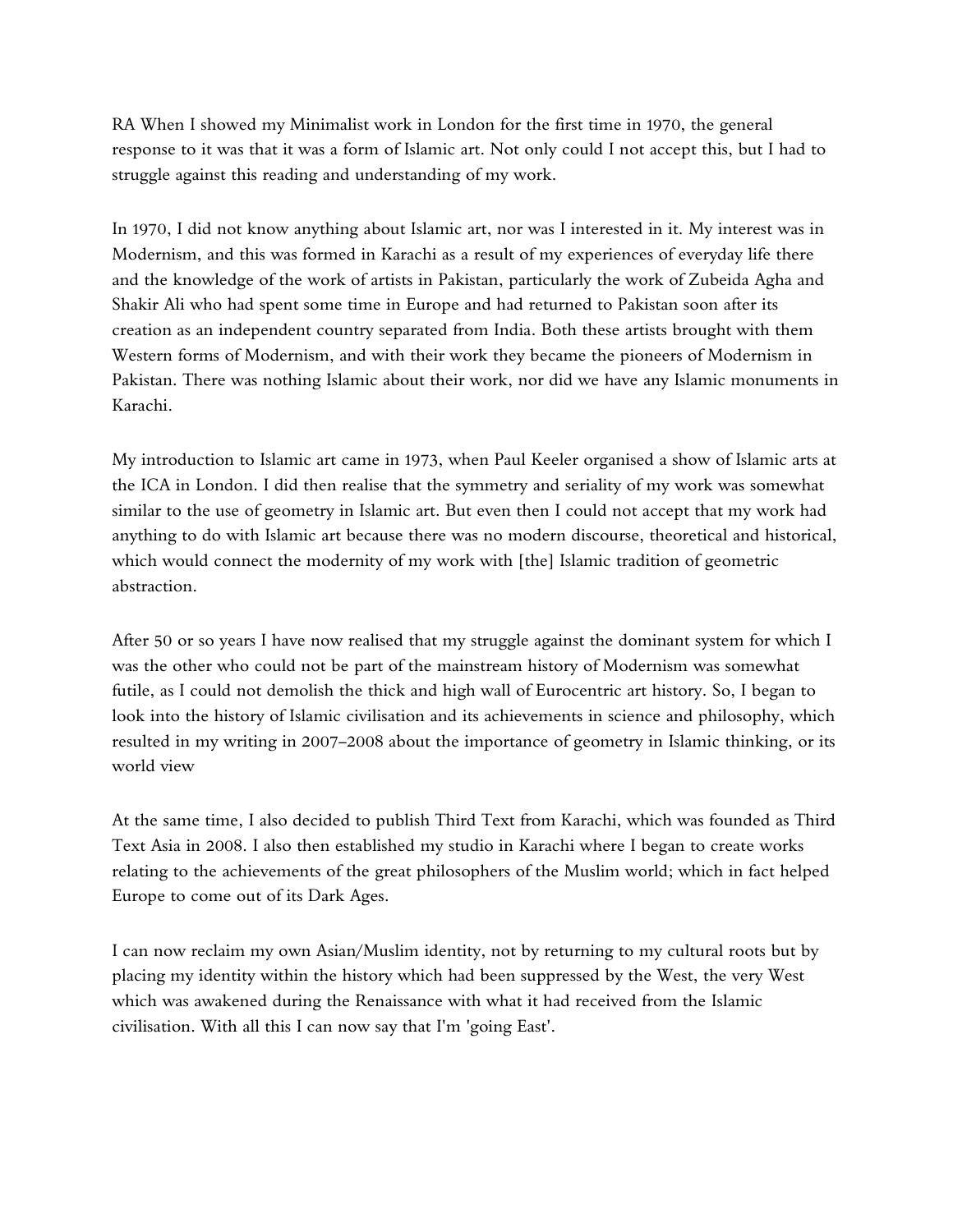

Rasheed Araeen, Going East, 2015, at Rossi & Rossi, Hong Kong. Courtesy Rossi & Rossi.

SB What are the works you are showing in Hong Kong? You said this show is like a mini-version of the retrospective you staged at Sharjah in 2014, which presented works from your time as an engineering student in Karachi, to the three-dimensional works made of wooden lattice grilles, which have been a characteristic element within your practice.

RA The show comprises samples from different periods of my work. For some time now I have been re-making those Minimalist works which I had destroyed in the 1970s, but there were also the works which were not completed or developed further.

Besides the reconstructions of the destroyed works, I'm also now developing further the ideas which were abandoned, creating new works in this respect. This show also includes two works from the series produced in Karachi since 2010, which can be considered as geometrically constructed calligraphy, based on the names of [the] six most important philosophers of the Golden Age of Muslim civilisation (800–1300). So, it is a mixed show.

SB As an extension to the previous question, I wonder how you feel when you look back on your life's work? What do you see when you look at the works you made in Karachi, and the works you are making now?

RA The works I made in Karachi before I came to Britain in 1964 were kept hidden in my house in Karachi and were not exposed for the last 50 or so years. Even people in Karachi or [anywhere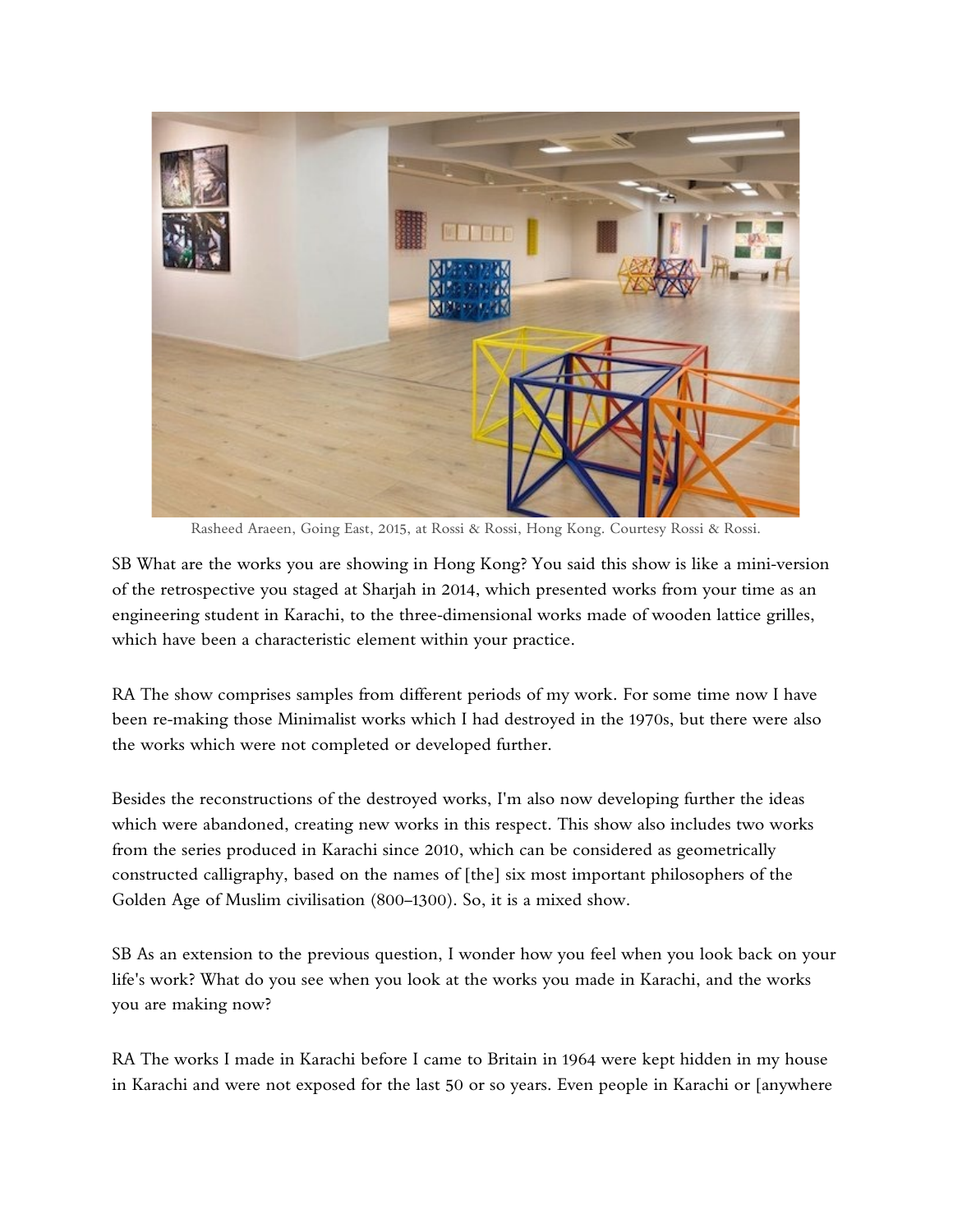in] Pakistan did not know anything about these works. So, after I established my studio in Karachi in 2009 I brought out these works and displayed them on the walls of my studio.

This not only surprised the people of Karachi who saw these works for the first time, but they also made me think about their relationship with what I did in London. I then realised that the roots of my work in London were actually there in Karachi. So whatever I now do is somewhat the continuity of the early works.



Rasheed Araeen, (3R+2B)SW, 1971. Painted wood, 77 x 75.5 x 15.5 cm. Image courtesy of Rossi & Rossi.

SB I'm thinking about the series of paintings you created recently, which use Arabic text as a frame through which to explore geometric abstraction. Would you talk about these works? How did you conceive of them, how did you choose the words that provide the grid for these abstract paintings, and how do they expand on your practice (in terms of art-making) as a whole?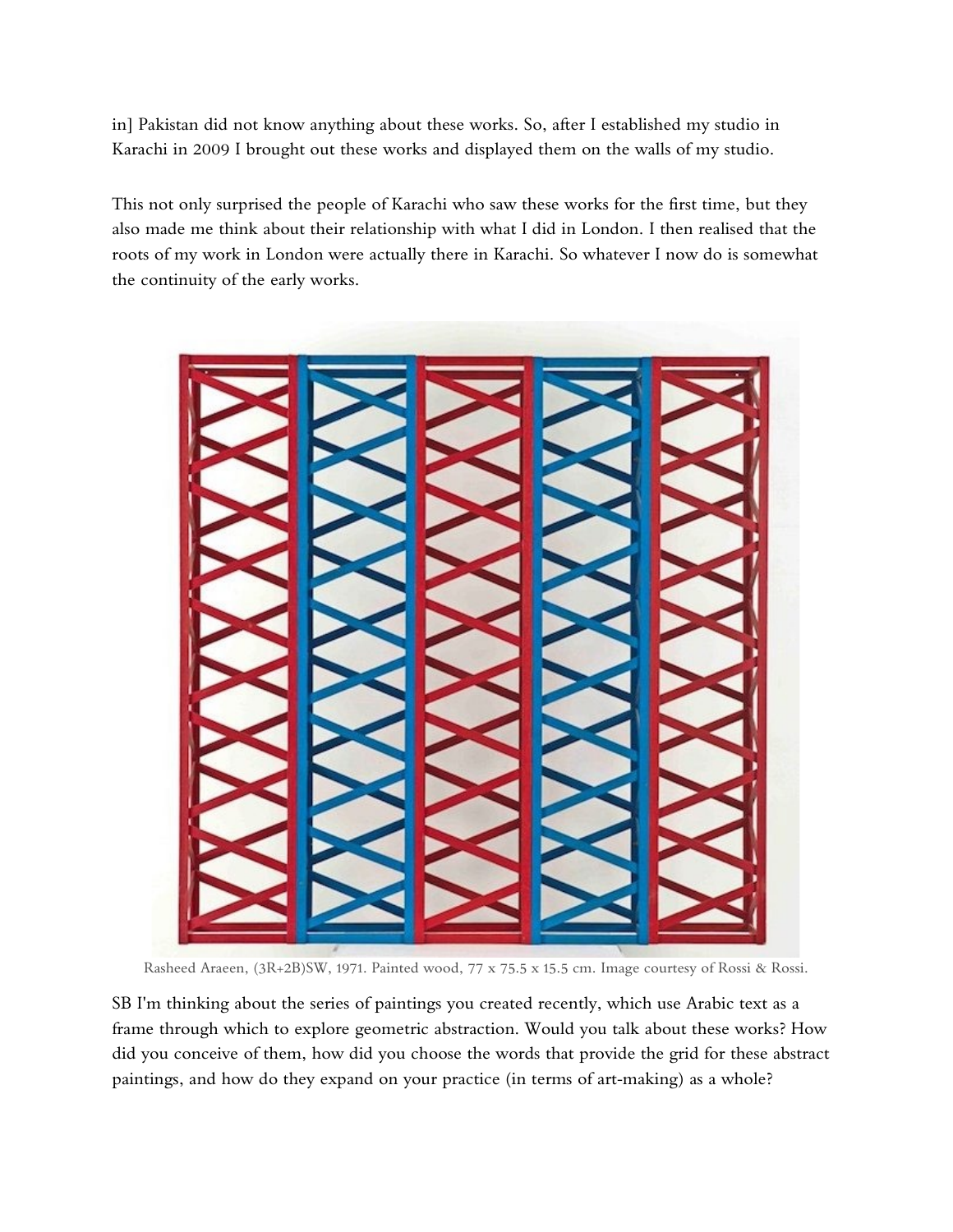RA These new works, which use a sort of calligraphy, are based on the names of the most important philosophers of the Islamic civilisation. The tradition of Muslim/Arab calligraphy is religious, comprising either verses from the Qur'an or the names of Allah and the Prophet Muhammad; which is actually achieved by a technique of writing on paper even when paints on canvas are used now.

My attempt has been to first secularise this tradition by painting the names of the philosophers, rather than writing their names as most artists from the Muslim/Arab world still do, so as to achieve what is pictorial and abstract, to the point that you cannot easily deduce or read the names.

SB Of course, your work is very much about the decentring of canons and hierarchies within the art world—when it comes to your use of the wooden lattice grilles in your work, for instance, one of your best known interventions is Zero to Infinity.

Conceived in 1968 under the title Biostructural Play, the work was only realised in 2004, and then acquired in 2007 and shown in 2012–2013 by the [Tate Modern.](https://ocula.com/institutions/tate-modern/)

This interactive piece can consist of up to 100 lattice cubes presented in a space, free for viewers to move around at will. We have spoken about this work before, and how it tried to explore a kind of horizontality that was, perhaps, very much a part of the discourses at the time of the work's original conception. I wonder if you would talk about this approach to social complexity in your work?

RA In 1965, I realised an idea of symmetrically constructed sculpture I did this intuitively without much thinking about 'decentring' the canons of art history. It was only some time later when I came to know about New York Minimalism—that it was a historical movement—I became aware also of my place in art history.

This was unacceptable to the Eurocentric art establishment, and my work has remained outside the narratives of mainstream art history. Although Tate did recognise in 2007 that I was a pioneer of Minimalist sculpture in Britain, this has made no difference to the Eurocentric art history because it cannot allow itself to be confronted and changed.

It is also important to point out that there was little knowledge of Minimalism in the U.K. until New York Minimalism arrived in London in 1969, and then it was the only New York works that were promoted by the British art establishment, with the implication that there was no British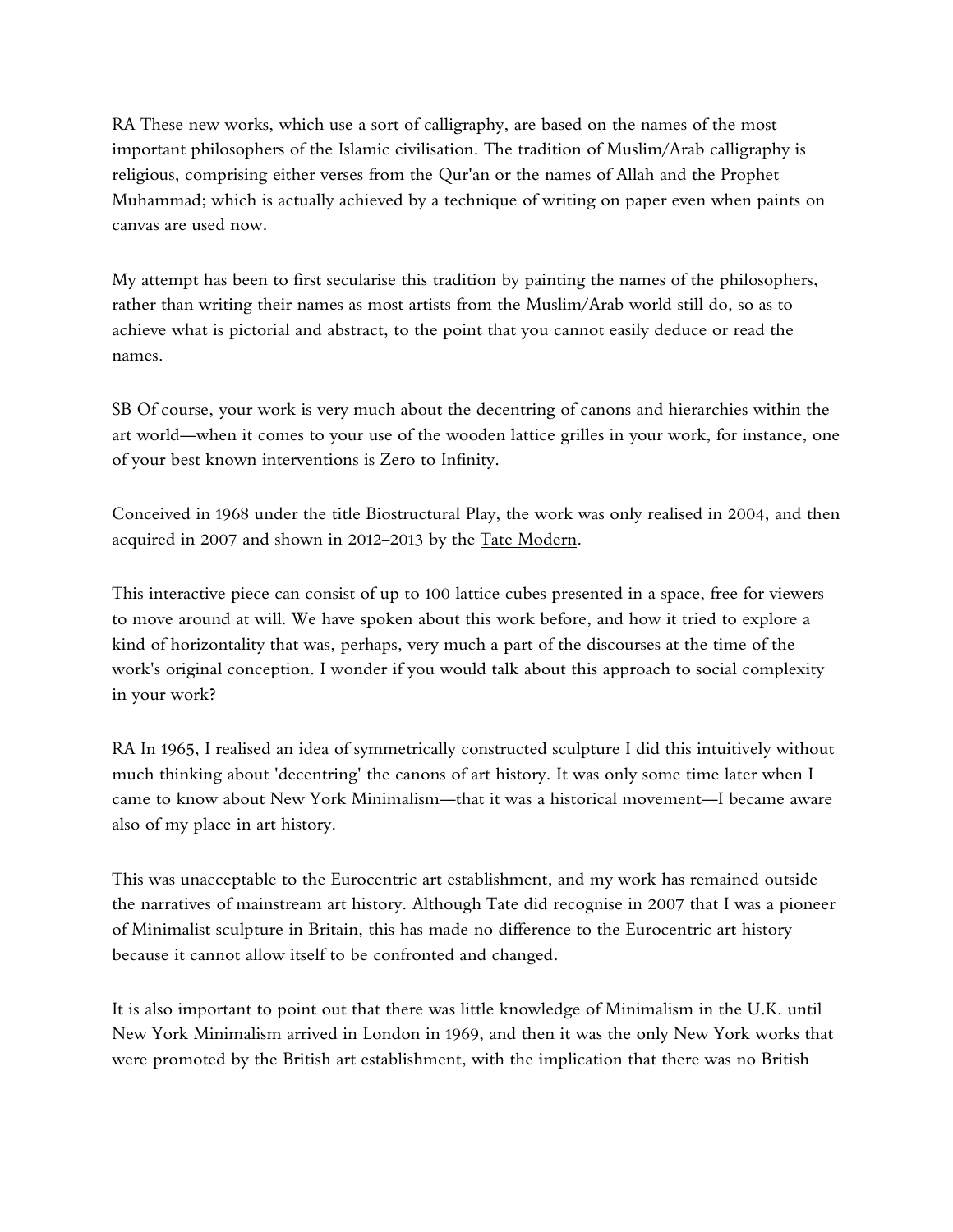Minimalism. However, before we knew about the New York Minimalism, I had already gone beyond Minimalism.

In 1968, I thought of dismantling the rigid, static structure of Minimalism, with public participation, and called it Biostructural Play—later changed to Zero to Infinity. This represented a radical conceptual shift in my work, from individually conceived and constructed works to the works which were made by the public. The role of the artist in this respect was only to initiate an idea, which when taken up by the public would become a work of art, with a shift of creativity from the individual to the collective.



Rasheed Araeen, Chaar Yaar I (Four Friends), 1968/2014. Painted wood. Dimensions variable. Image courtesy of Rossi & Rossi.

SB I also wonder if you would talk about how this relates to abstraction not as a formal approach, but as a philosophical one?

RA This is a very difficult and complicated question, and its answer is within what has been suppressed by the emergence of the West's world power about 600 or so years ago and its imposition on the world of its own tradition of art. The basis of this tradition lies in the Greek-Roman iconography, by which the world is perceived and constructed through the visibility of the divine, then taken up by Christianity.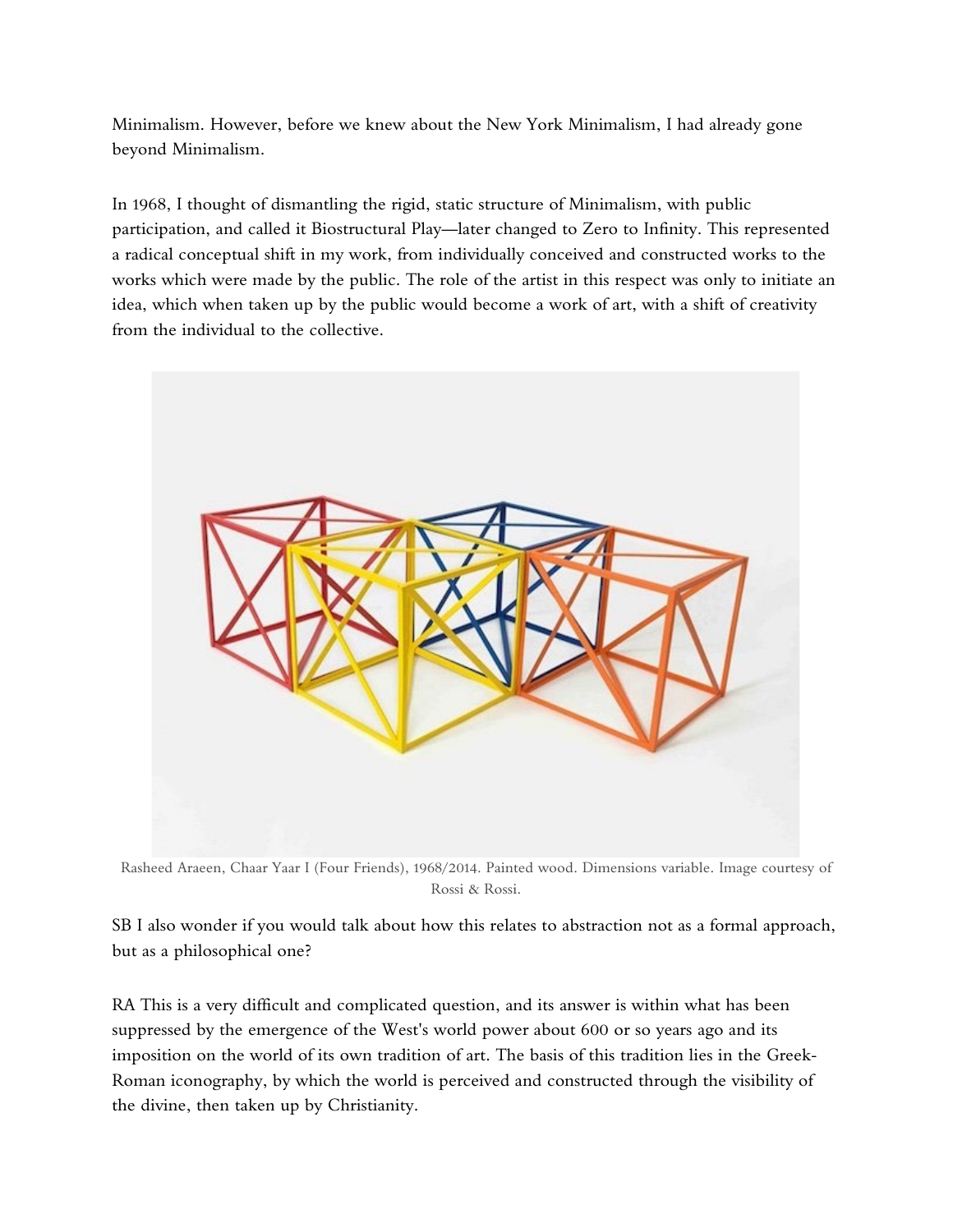It was only in the 20th century that European artists realised the limitation of this tradition and turned to abstraction. But this shift from the realism of iconography to an abstraction was already achieved by the Islamic civilisation almost a thousand years ago. It was in fact a philosophical shift, from the notion of the divine as the visible being and its representation through the human form to what is invisible and could not be represented by any (living) form; which in fact resulted in the Islamic world view based on the primacy of geometry.

SB You have had a very long and dynamic career, and in recent years, you have finally been recognised as one of the key artists of the 20th century; one of the founding fathers of Minimalism, who developed in isolation from the movement in the United States and the United Kingdom.

How do you feel about this recognition? In other words, do you feel the struggles you engaged with in the sixties, seventies and eighties have produced results today? Do you think the art world has become a more culturally horizontal space in which other histories have been given equal footing with the Western canon?

RA Yes, I did have a very long, hard, and difficult career. But it was not really a career but a pursuit of an idea, which has not ended. Whatever I have achieved is not really the achievement of a successful artist, but the one who might have produced a body of ideas useful to humanity.

The present recognition of my achievement did not come from Britain but from a country in the Gulf; it was Sheikha Hoor Al Qasimi who when showed my work in Sharjah that I got the break and then the world began to see what I had done and achieved.

The art world has now changed through its own dynamic, becoming global and allowing artists from all over the world to be part of it. This is merely an art market phenomenon, in which though Western art institutions are also involved. But this has made no difference to the constructions and narratives of the mainstream history of Modern art, which continues to remain, as I have said before, the exclusive domain of the privileged white artists from Western Europe and North America.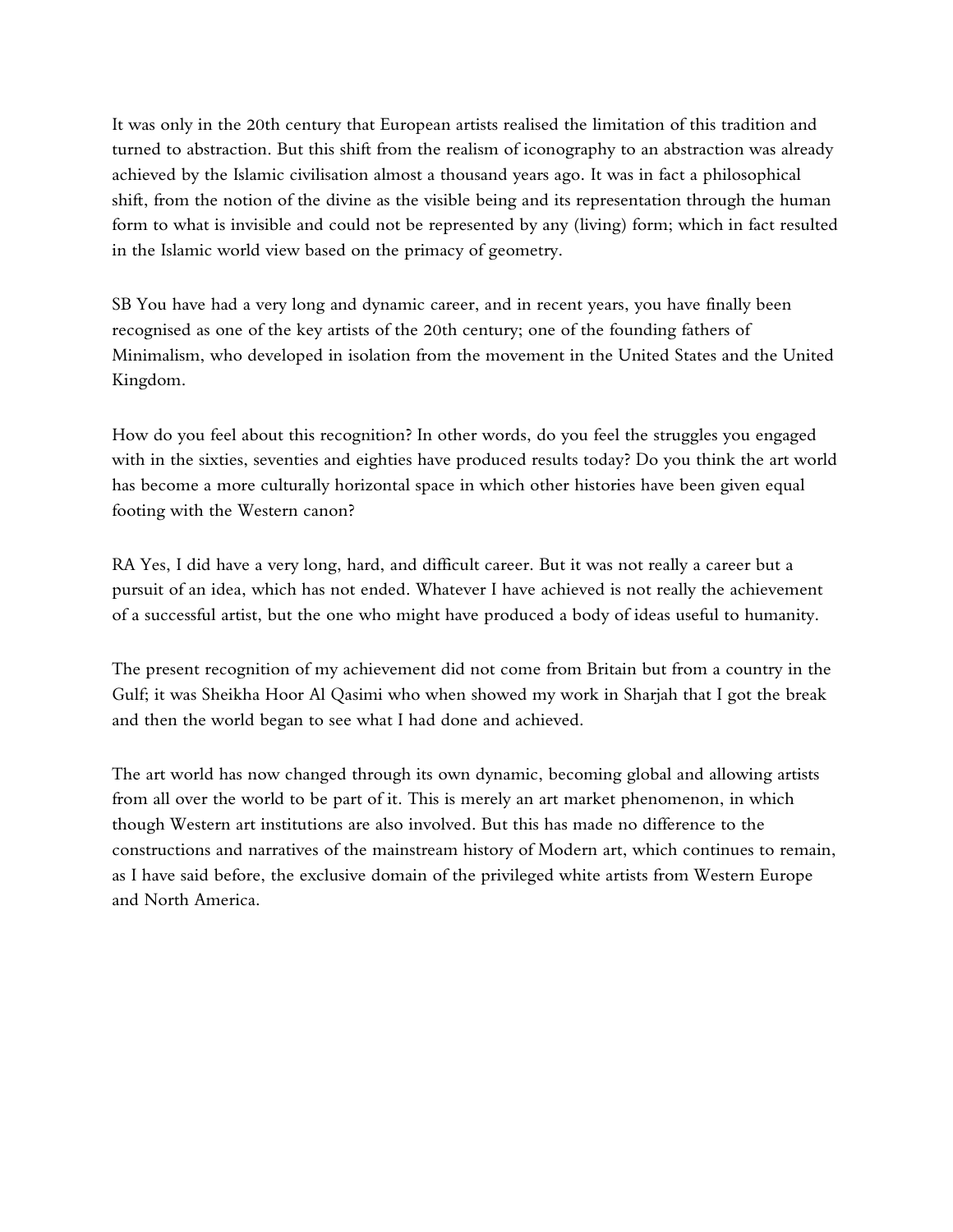

Rasheed Araeen, Going East, 2015, at Rossi & Rossi, Hong Kong. Courtesy Rossi & Rossi.

SB You have been such an active critic of racism, discrimination and white privilege in Western art discourses. In the seventies and eighties, you worked tirelessly to offer a platform for artists of non-Western origins to show work, founding Black Phoenix in 1978, and later Third Text in 1987.

RA Yes I did work very hard, not only for myself because I realised that I wasn't the only one who had suffered from the West's attitude towards those who were considered to be different from the artists of racially European origins; particularly artists of Asian and African origins who were seen to be outside mainstream Modernism and its history.

These artists are now accepted and in fact celebrated as part of the globalised art market, and within its biennials and festivals, but only outside the mainstream art history, which still remains the exclusive privilege of white artists.

SB I'd like to talk about the Mediterranea project you have been working on for some time. Why has the Mediterranean been such a space of interest for you? How do you relate to it as a Pakistan-born British artist?

RA The idea of Mediterranea came to me suddenly and intuitively when I was in Karachi 15 years ago; it was a sort of brain storm which could not be then explained rationally. I did though then write down its basic concept which was to create a union of all the Mediterranean countries. The